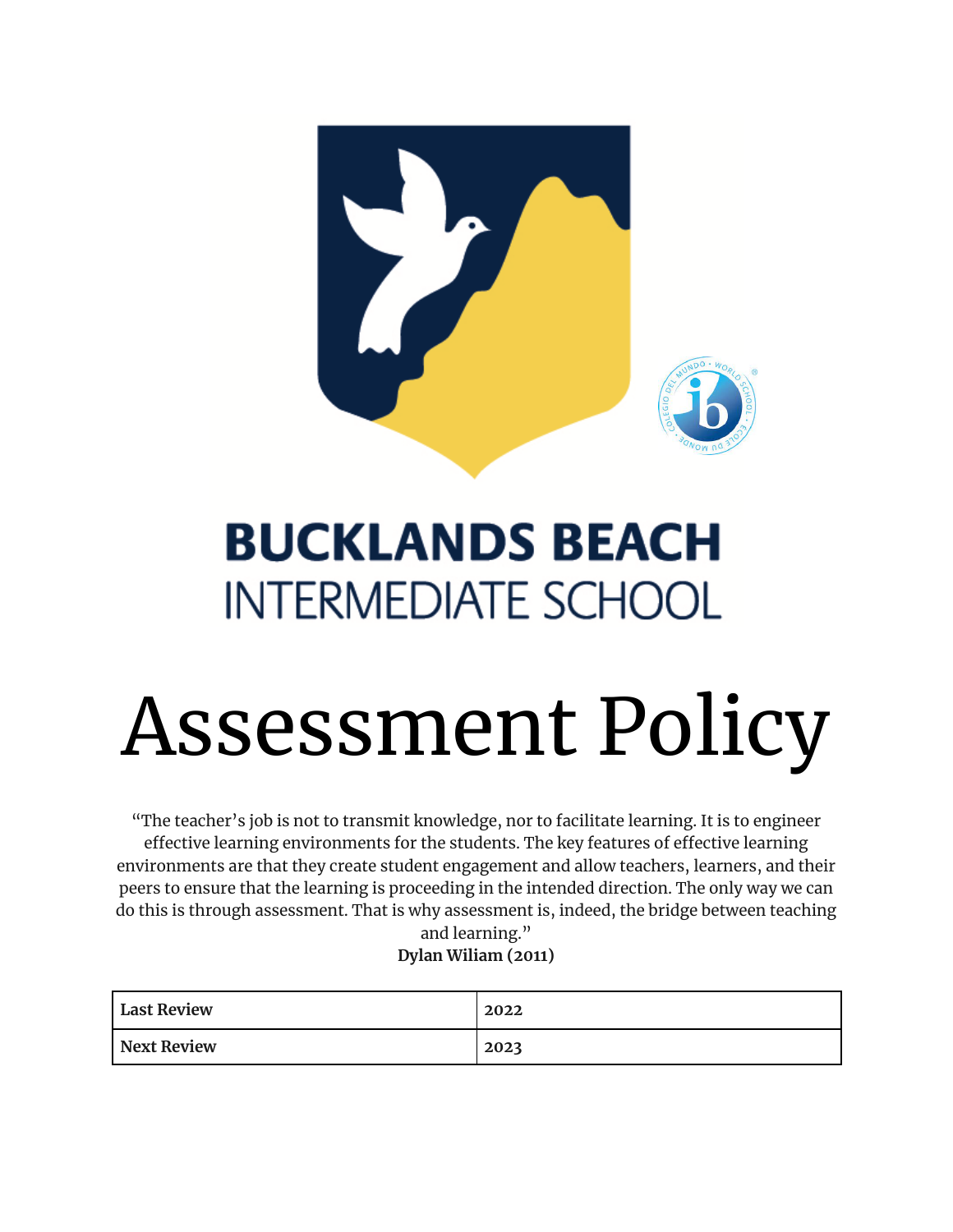#### **Purpose:**

The purpose of this document is to clarify teachers' understanding of the assessment process within our school setting. It is a constantly evolving document that reflects our school's unique assessment needs. Our assessment philosophy applies to the whole school and is to be communicated to and understood by all continuing and new teachers, students, parents, administrators and board members. It is directly linked to our mission statement: *To educate, guide and mentor all students to become successful, internationally minded, life long learners.*

*A school's assessment policy "is not a static document but one that is constantly evolving to reflect the assessment needs of the school."*

**Making the PYP Happen (2009)**

#### **Philosophy of Assessment**

At Bucklands Beach Intermediate we believe assessment is integral to all teaching and learning. Assessment is used to communicate to students and parents areas of strength and needed growth through various types of authentic assessment. For teachers, regular assessments help gather information needed to adjust instruction or to provide extension. BBI focuses classroom time on instruction with formative assessment interwoven, and summative assessment at the end of major concepts or skills. Differentiated assessment is provided to accommodate the different learning styles of students.

#### **Assessment in the Classroom**

Forms of assessment within individual classrooms include both formative and summative instruments and are tailored to meet different modalities and individual needs. These include, but are not limited to:

#### **Diagnostic assessment:**

Understanding of a student's prior knowledge should drive the instruction within the classroom. For example, at BBI, a simple pre-assessment is given before each of the major concepts taught within our mathematics program. In that way, teachers can determine whether the student is working at their expected curriculum level and content may be adjusted to teach foundational elements that might be missing.

Diagnostic assessment may be undertaken through:

- Oral discussion
- KWL charts (or similar graphic organisers)
- Provocations
- Quizzes
- Pre-assessments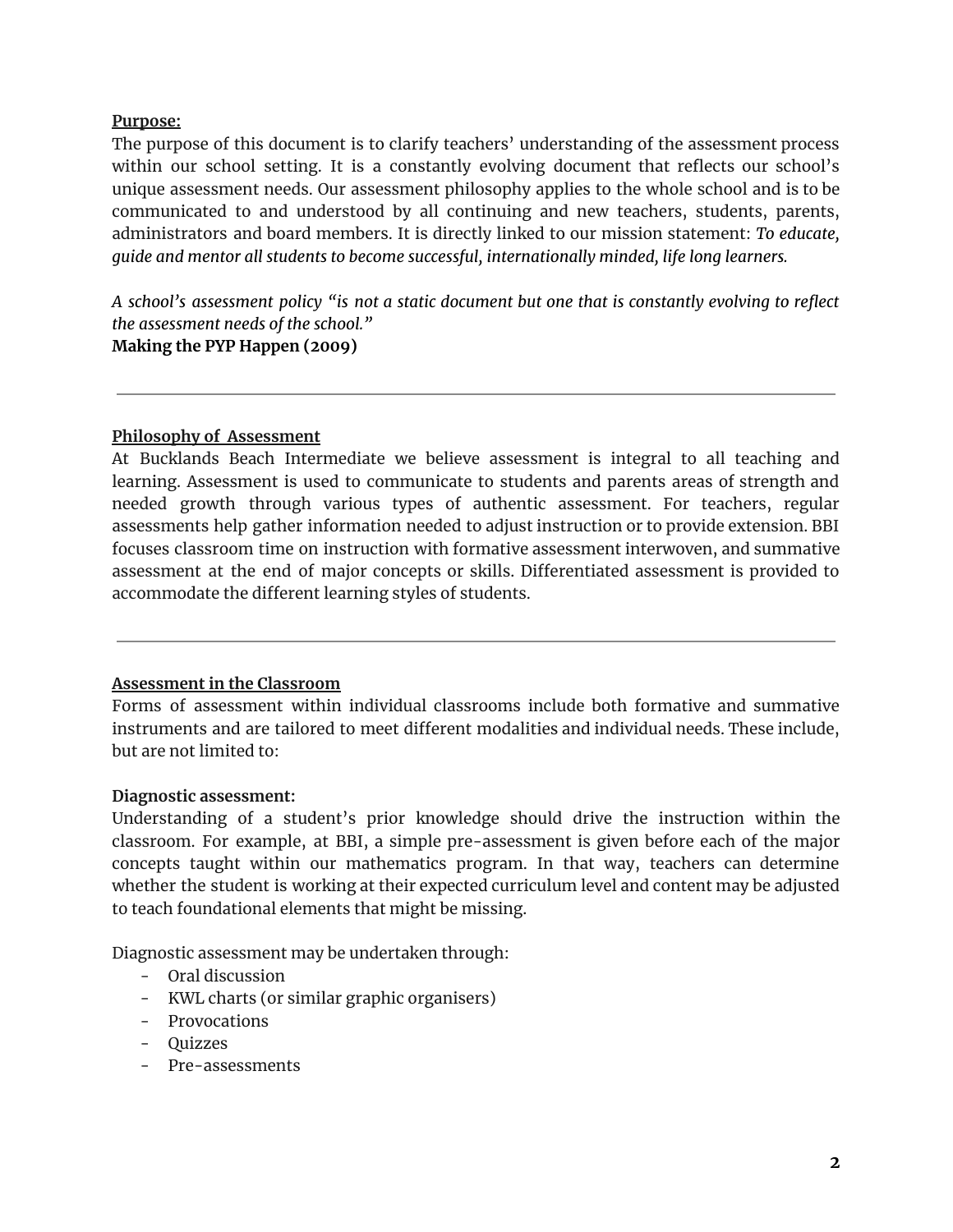#### **Formative assessment:**

Formative assessments are interwoven within each unit of inquiry. Diagnostic assessment is considered a form of formative assessment and will determine a students' prior knowledge to plan the next stage of learning within the context of the lines of inquiry. Formative assessment and teaching are directly linked; neither can function effectively or purposefully without the other. Formative assessment is a part of the learning process and is used to provide timely feedback to master necessary skills and concepts.

Formative assessment may be undertaken through:

- Student reflections (written and oral)
- Anecdotal notes
- Graphic organisers
- Think/pair/share discussions
- Exit slips
- Quizzes

#### **Summative assessment:**

Summative assessments are given to gauge the student's progress in major concepts or areas of instruction. It can assess several elements simultaneously, informs and leads to improvement to student learning and the teaching process, measures understanding of the central idea, and prompts students towards action.

Summative assessment may be undertaken through:

- Synthesis of information
- Application of knowledge
- Unit/teacher-designed tests
- Individual/group presentations
- Schoolwide standardised assessment (PAT, asTTle)
- Exhibition (Y8)

# **Self assessment and Reflection**:

Opportunities for self-assessment and reflection are given on a regular basis in classrooms, particularly as a part of the unit of inquiry planners.

# **Assessment and the Programme of Inquiry**

Assessment through the units of inquiry revolves around both formative and summative assessment. Common formative assessment tasks are developed by teams to assess student learning related to the lines of inquiry. Common summative assessments are developed by teams to assess student learning and understanding of the central idea. These tasks, particularly the summative itself, are not necessarily complex activities, but simple assessments to answer the question, "does the student understand the concepts within the central idea?" These can include simple question and answer formats, oral responses, graphic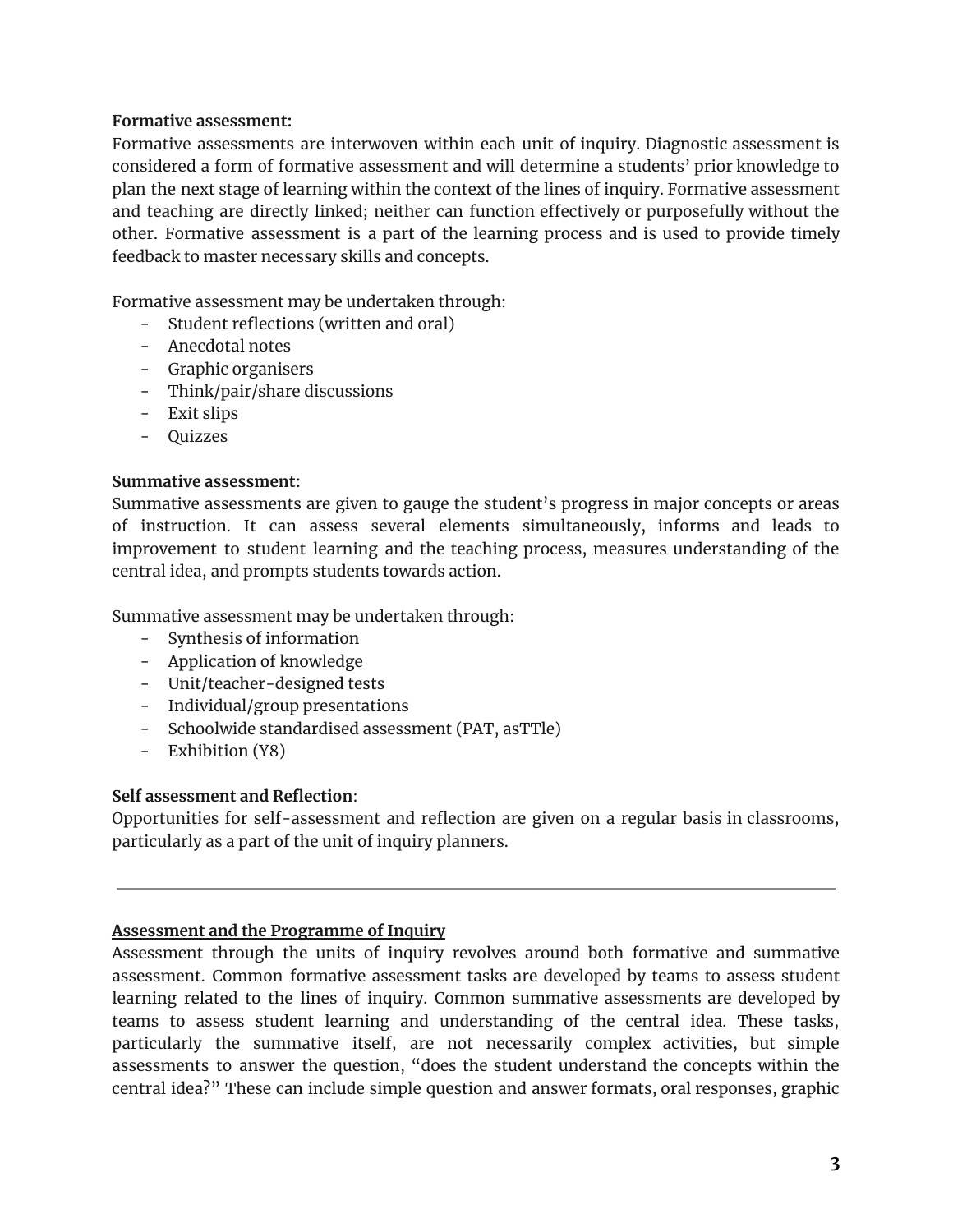organizers, and at times presentations. They also can be modified to address specific student abilities and/or individual needs. Teachers work in teams to decide the criteria needed to determine the student's knowledge of the concept, then devise a task for students to do, as well as a tool for evaluation. This often includes a type of rubric which can be used in advance by students to understand the criteria and can be used to assess and give a type of "grade" or anecdotal summary.

# **PYP Essential Elements**

The following are assessed throughout the teaching and learning programme.

- 1. Knowledge and skills
- 2. Understanding of concepts
- 3. Development of approaches to learning

# **The Exhibition**

The Exhibition is the culminating project for the IB Primary Years Programme. It requires students to synthesize their knowledge and understanding and to apply it in a self-directed inquiry. The Exhibition provides an authentic summative assessment of the Primary Years Programme and so is applicable for Year 8 students only.

# **Assessment Strategies and Tools**

At BBI the assessment strategies and tools used are (but not limited to):

| <b>Assessment Strategies</b>       | <b>Assessment Tools</b> |
|------------------------------------|-------------------------|
| <b>Observations</b>                | Rubrics                 |
| Performance Assessments            | Exemplars               |
| <b>Process-focused Assessments</b> | Checklists              |
| Selected Response                  | Anecdotal Records       |
| Open-ended tasks                   | Continuums              |

# **Strategies:**

Observations: Students are observed regularly with teachers noting the growth and progress of individuals, groups and the whole class.

Performance assessment: Students apply what they have learned by completing authentic tasks that have more than one acceptable solution.

Process-focused assessment: Teachers observe students with a particular skill in mind, noting students who are meeting, exceeding or working towards the expectations.

Open-ended tasks: Students are asked to complete or communicate an original response. This can be a drawing, written response, diagram or a solution.

**Tools:**

Rubrics: an established set of criteria for rating students in specific areas. The descriptors tell the assessor what characteristics or signs to look for in students' work and how to rate that work on a predetermined scale.

At BBI the specific language gradient is: *Emerging > Developing > Achieving > Extending*.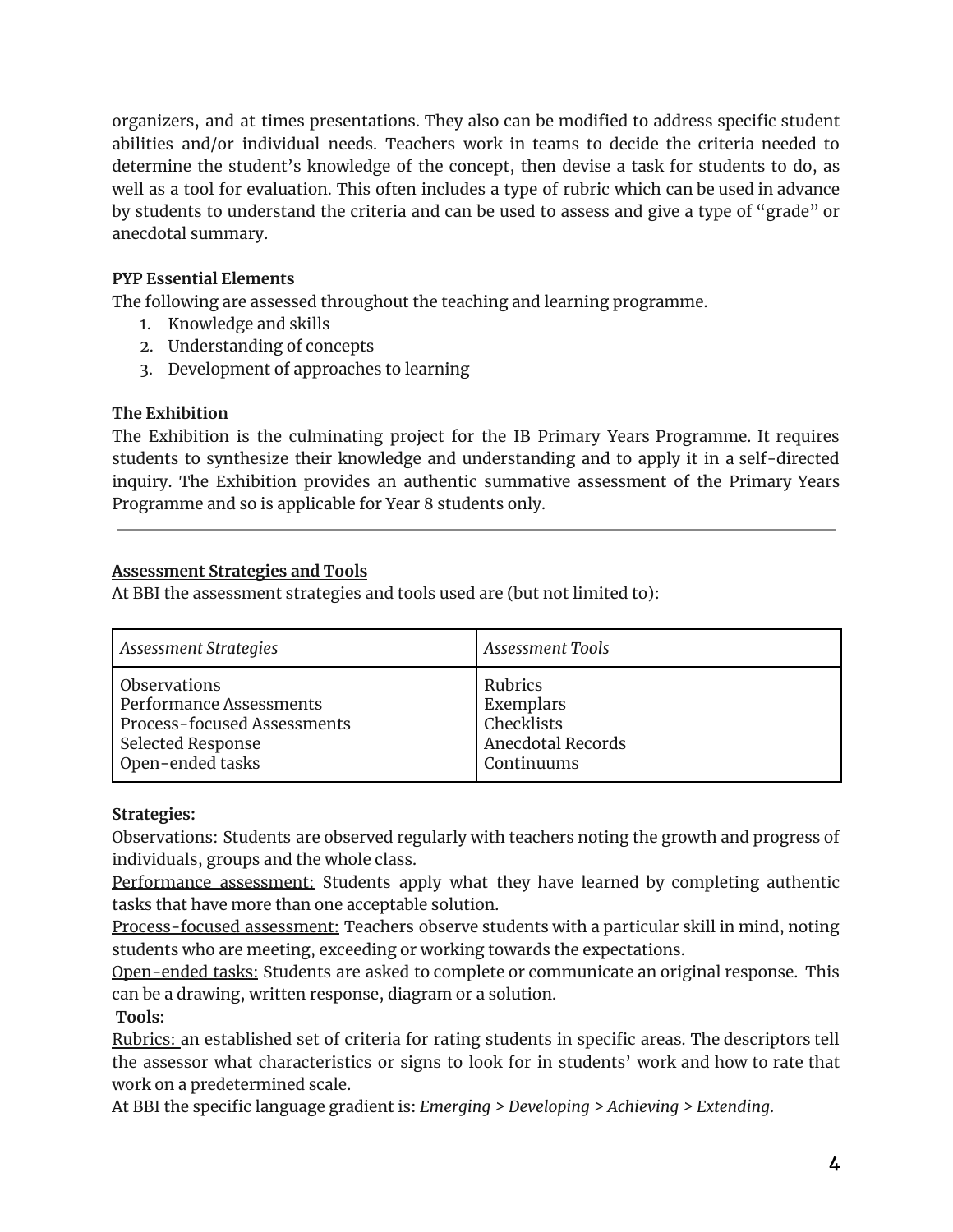Exemplars: samples of students' work that serve as a standard at which other samples are judged.

Checklists: are lists of information, data, attributes or elements that should be present in students' work or performance.

Anecdotal Records: brief, written notes based on observations of students.

Continuums: visual representations of developmental stages of learning that show progression of achievement or where students are in the learning process.

#### **Assessment records**

At BBI, teachers have the option to keep assessment records in a physical folder - or in an online folder. The purpose of this is to monitor student achievement in a clear and easy to follow format. There are minimum requirements which must be met to ensure consistency across the school, these are as follows:

- Class description
- Reading, Writing, Mathematics, and Social Science require two assessments per term.
- Science and Health/PE require one assessment per term.
- Oral Language, The Arts, Languages require two assessments per year.

# **Reporting**

The primary function of reporting student progress is to establish, encourage and maintain communication between the home and school, the child and parent/ guardian, and the learner and teacher.

BBI issues **three** written reports each year:

- Interim report: At the conclusion of term one. This indicates teachers initial thoughts on student wellbeing, strengths and areas for development.
- Midyear report: At the commencement of term three. This is a comprehensive review of student progress across all curriculum areas and units of inquiry.
- End of year report: At the conclusion of term four. This is a summative review of student progress across all curriculum areas, and for year eight students - Exhibition.

# **Conferences**

The purpose of conferences during each school year is to ensure both parents (and/or caregivers), teachers, and students work together to make sure each student is making positive progress during their two years at BBI.

BBI has **three** conferences scheduled each year:

- Meet the Teacher evening: This provides parents with an opportunity to meet their child's teacher and understand more about life at BBI and how the focus of class programmes best supports their child's learning.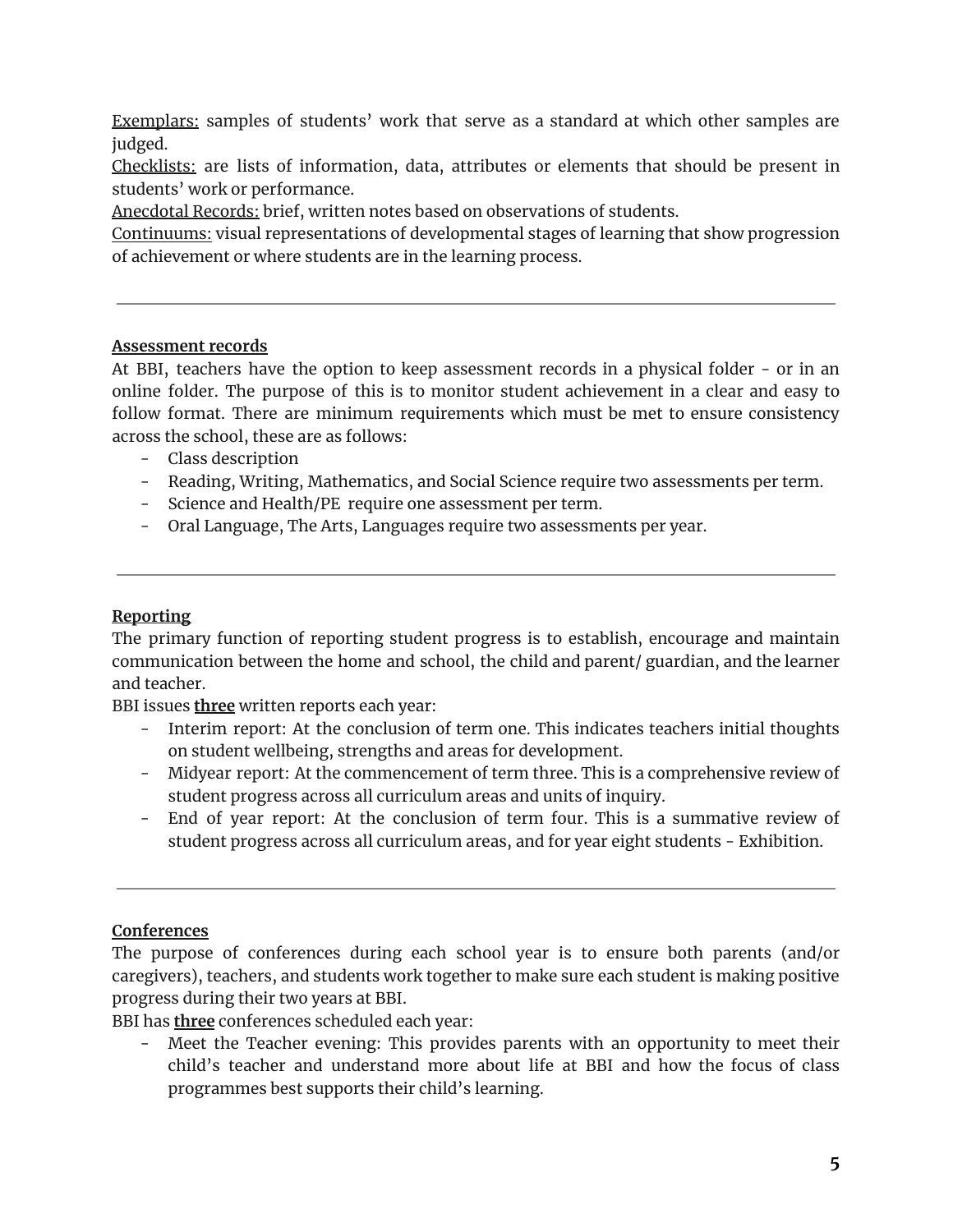- Three-way conference: Students, teachers and parents meet together to discuss the learning journey of the student and set goals for the year.
- Student-led conference: Students prepare a thirty minute conference and are taught skills in how to lead, demonstrate, model and explain their learning and next steps.

# **Assessment Review**

This document is to be reviewed **annually** by all key stakeholders in Bucklands Beach Intermediate.